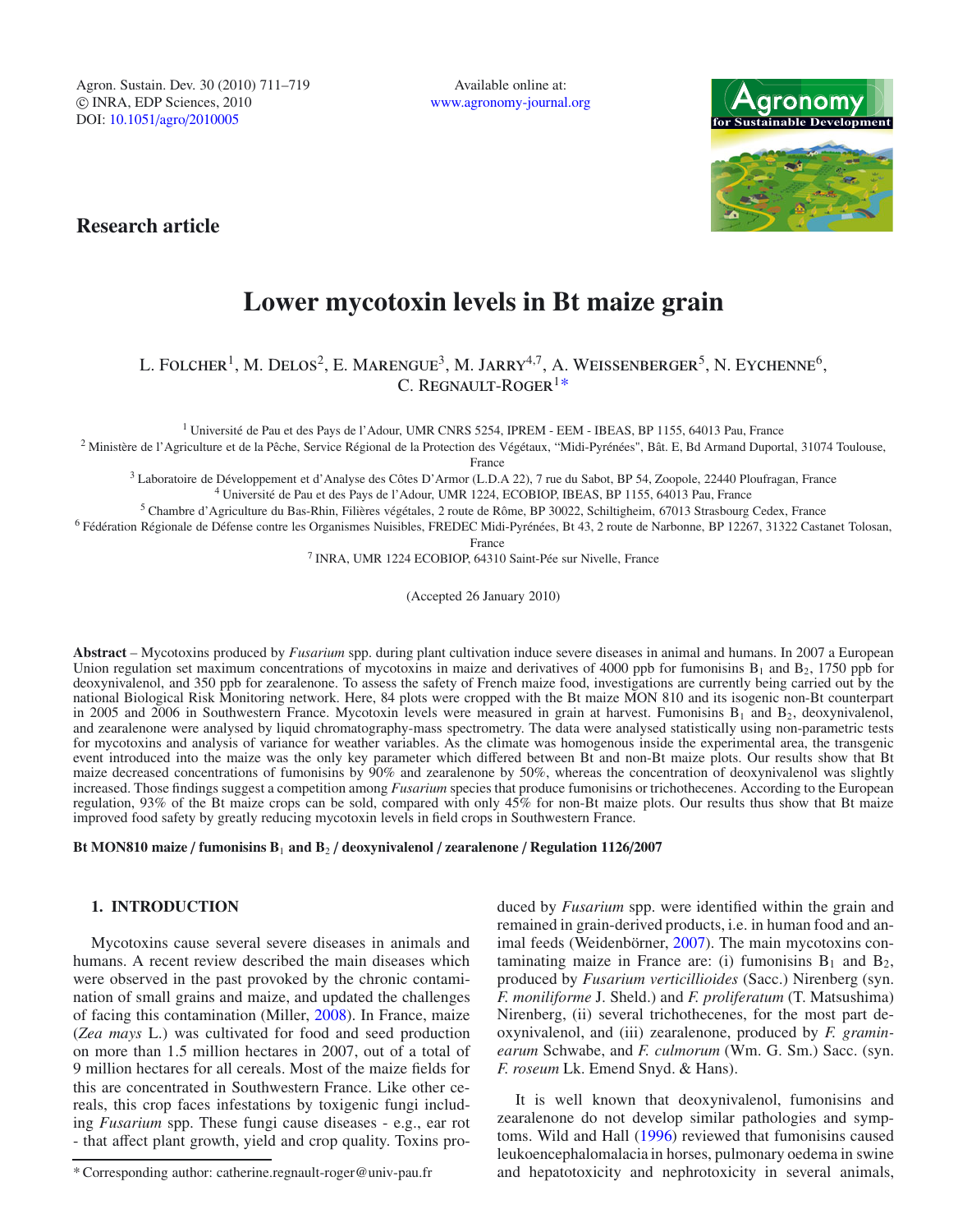and have been shown to be carcinogenic for rats and mice. High contamination levels of fumonisins in food may cause oesophageal cancer in humans (Avantaggiato et al., 2002). Associated with acute mycotoxicosis in Asian populations during the 1980s, DON was identified as an immunosuppressor. Cellular studies when deoxynivalenol was inhaled or ingested suggested that its toxic effect might target human alveolar macrophages and epithelial cells in the lungs and colon, but did not increase the allergic response to allergens (Instanes and Hetland, 2004). The reproductive disorders caused by zearalenone are known in domestic animal species, particularly swine and cattle, with oestrogenic syndrome and male infertility. Zearalenone administered at a low dose decreased performance and impacted haematological parameters of mares (Raymond et al., 2005). Consequently, because deoxynivalenol, fumonisins and zearalenone do not impact human and animal health in the same way and with the same intensity, it is important to determine if a fungal contamination occurs in a crop and which kinds of mycotoxins remain at harvest time.

Efforts to control *Fusarium* spp. fungal infections and to prevent or to eliminate the presence of their mycotoxins in food have not yet been very successful, but the risks have been taken into account by the authorities for two reasons. First, in the recent past, exposure of young children has been close to the Provisional Maximum Tolerable Daily Intake (PMTDI) in the Netherlands (Pieters et al., 2004) and in Denmark (Rasmussen et al., 2007). Secondly, the Joint Expert Committee on Food Additives and Contaminants of the World Health Organization/Food and Agricultural Organization recommendations for deoxynivalenol and fumonisin PMTDI are now considered to be major achievements (Raymond et al., 2005). So, the European Union decided to establish maximum levels of mycotoxins in cereals for human consumption and animal feed. The recent Regulation (EC) No. 1126/2007 amended the Regulation (EC) No. 1881/2006 and established the regulatory thresholds for fumonisins  $B_1$  and  $B_2$ , deoxynivalenol, and zearalenone. Since October 2007, the thresholds have been set at 4000 ppb for fumonisins, 1750 ppb for deoxynivalenol and 350 ppb for zearalenone.

Within this framework, and in order to maintain maize production in France below the EU mycotoxin threshold values, studies were carried out by the national Biological Risk Monitoring (BRM) Network supervised by the French Ministry of Agriculture. Field trials were conducted in France to compare the incidence of several plant protection approaches including prophylactic plant protection methods, agrochemicals and Bt technology.

In a previous study, we observed that field trials conducted with agrochemicals showed that the insecticide deltamethrine (20 g·ha<sup>-1</sup>), which controlled the two main maize borers *Ostrinia nubilalis* Hübner [Lepidoptera: Crambidae] and *Sesamia nonagrioides* Lefebvre [Lepidoptera: Noctuidae], was more efficient than the fungicide tebuconazole (250 g·ha−1) in reducing mycotoxin levels in maize fields (Folcher et al., 2009a). According to Sobek and Munkvold (1999), insect borer damage promoted ear rot disease development by spore transport and by alteration of the kernel epidermis. However, other experiments indicated that a significant reduction of mycotoxin grain content was obtained under genetic conditions (Dowd, 2000). De la Campa et al. (2005) showed that the weather parameters, temperature and rainfall affected fumonisin accumulation in maize. Bakan et al. (2002) compared mycotoxin contents in maize grains collected from Bt hybrids and near-isogenic traditional hybrids growing under natural conditions in France and Spain. They found that the fungal biomass formed on Bt maize grain was 4–18 times lower than that on near-isogenic maize. They determined that fumonisin  $B_1$  grain concentrations ranged from 0.05 to 0.3 ppm for Bt maize and from 0.4 to 9 ppm for near-isogenic maize. Differences were seen between France and Spain because the countries do not have the same climate. Besides temperature and relative humidity, genetic parameters impact the susceptibility of maize varieties for borer infestation and *Fusarium* spp. Crickmore et al. (2010) reviewed that *Bacillus thuringiensis* produced more than 250 genes involved in the biosynthesis of Cry proteins. These crystal proteins are insecticidal for lepidopteran insects. They have many applications in agriculture through biopesticide Bt soap formulations (Fargues and Bourguet, 2005; Sanchis and Bourguet, 2008) but also with genetically modified plants expressing Bt genes introduced by transgenesis. Bt maize, which was genetically modified for controlling Lepidoptera, significantly reduced *Fusarium* ear rot infection in kernels and stalks (Munkvold et al., 1997).

In order to expand upon these observations, field trials with Bt and non-Bt corn were conducted in Southwestern France by the national BRM Network. The biocontrol of *O. nubilalis* and *S. nonagrioides* by two Bt maize events (Bt 176 and MON 810) were evaluated.These two Bt events encode for the same protein, Cry1Ab, but their gene promoters differ. The control levels of the insects also differed. The results showed that MON 810 efficiently controlled the two corn borer pests in the ears and in the stems (Folcher et al., 2006). A reduction of mycoflora *Fusarium* spp. was also observed with Bt (MON 810) maize (Folcher et al., 2009b).

In the present study, experiments involving a comparison between Bt maize (MON 810) and its isogenic counterpart evaluated the mycotoxin levels at harvest. The following points were taken into account: (i) the experiment was carried out under non-differential conditions of cultivation for Bt and non-Bt maize to avoid any interference other than that produced by the transgenic event; (ii) chemical analysis was conducted to quantify separately deoxynivalenol, zearalenone, and fumonisin  $B_1$  and  $B_2$  levels. We aimed to determine if all mycotoxins were reduced within Bt maize and its non-Bt counterpart, and if not which mycotoxin families were more reduced. The results are discussed with regard to the efficacy of the Bt trait in controlling the maize borers *O. nubilalis* and *S. nonagrioides* and to a hypothesised fungal competition between *Fusarium* spp. One of the expected results was also to determine the efficacy of the Bt variety and its non-Bt isogenic counterpart for reducing the level of total mycotoxins and to compare them with the new EU thresholds. Considering each family of *Fusarium* spp. mycotoxins, this study aims to evaluate if the benefit/risk ratio is similar in Bt maize and in its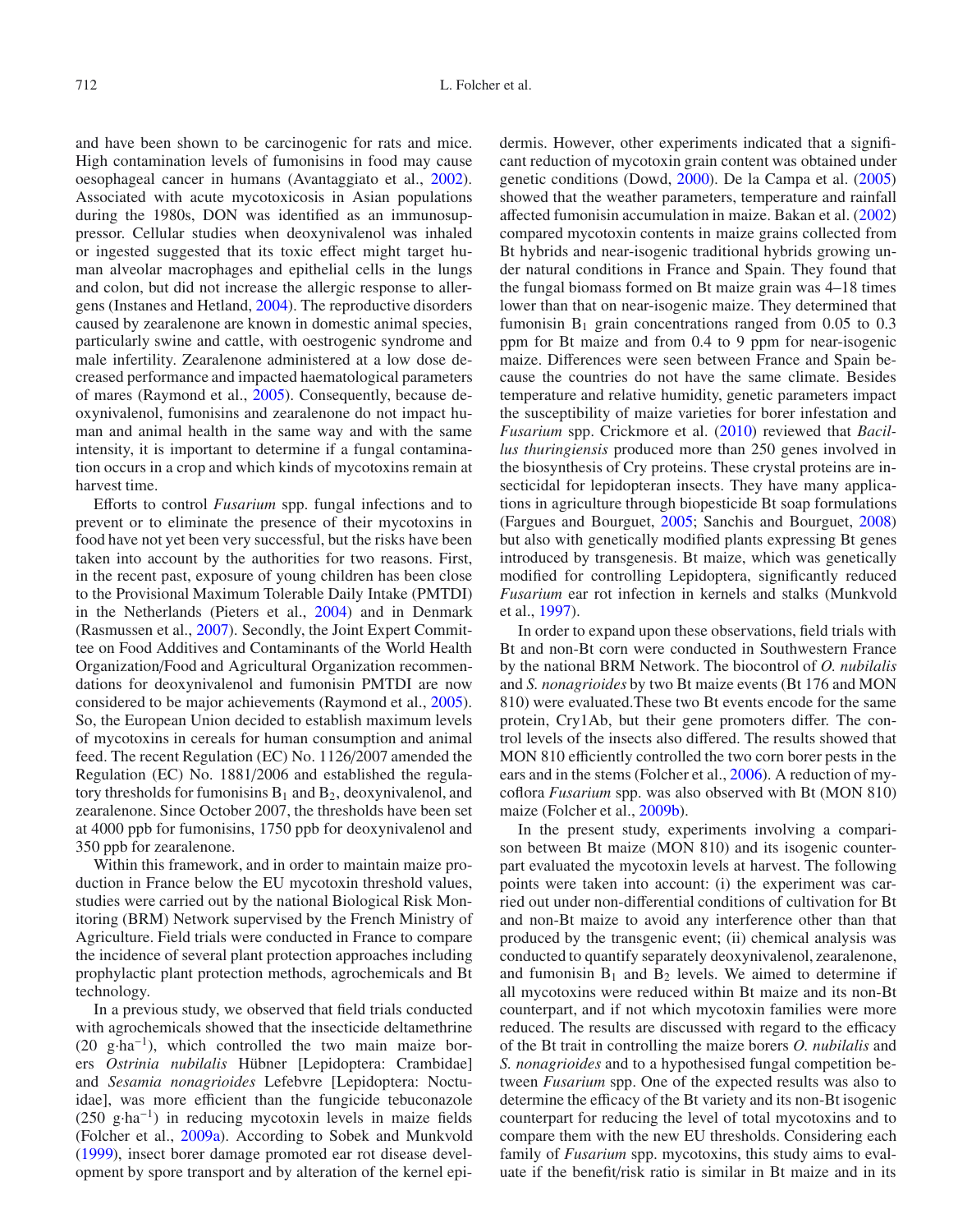

**Figure 1.** Geographical location of field trials in Southwestern France ("Midi-Pyrénées" Region). Legend: # Field trial locations. Experiments were located in 21 sites, i.e. 5 administrative subdivisions of the Region, the departments Haute-Garonne (9 sites), Tarn (4 sites), Tarn et Garonne (5 sites), Gers (2 sites) and Ariège (1 site).

isogenic non-Bt counterpart in Southwestern France, where maize borer pressure is very high.

## **2. MATERIAL AND METHODS**

## **2.1. Field trials**

Our experiments involved two varieties of maize (*Zea mays* L.), the non-Bt PR33P67 and its genetically modified counterpart PR33P66 transformed by the MON 810 event. The choice of these cultivars was guided by the duration of crop development (earliness factor) in Southwestern France (the "Midi-Pyrénées" Region). Experiments were located in 21 sites, i.e. 5 administrative subdivisions of the Region (departments), Haute-Garonne (9 sites), Tarn (4), Tarn et Garonne (5), Gers (2) and Ariège (1). These departments are located close to each other (Fig. 1).

The bioassays were conducted under natural conditions in the summers of 2005 and 2006. The 21 fields  $(>1$  ha) were divided into plots, resulting in 42 twin plots being examined per year, i.e. 84 twin plots (42 non-Bt and 42 Bt maize plots) for the two years. Fields were seeded over a period of 20 days beginning on April 15, 2005 and 2006. No insecticide or fungicide treatments were given during cropping. The meteorological data (temperature, relative humidity [RH] and rainfall) were recorded to verify if conditions were ensured for *Fusarium* spp. growth and were homogenous over the field trials.

These trials were located in an area regularly infested by maize borers. In this area, both pests are multivoltine. *O. nubilalis* larvae resume development after the winter diapause ending in April or at the beginning of May. The first flight occurs in early June, and the second one during the first half of August. The *S. nonagrioides'* cycle occurs approximately 3 weeks earlier. There are 5 (*O. nubilalis*) and 7 (*S. nonagrioides*) larval stages. Rearing insects caught from the field allowed a precise monitoring of their reproductive cycle during the cropping.

During cultivation and at the harvest, the infestation by caterpillars of the two borers was checked by dissection of 20 stalks and ears from each plot. For mycotoxin analysis two 1 kg samples of kernels were taken from 20 mixed ears collected randomly in each plot (i.e. 4 kg per field). Consequently, 168 samples were gathered and kept at  $4 °C$  to avoid postharvest development of *Fusarium* spp. between the field and the laboratory.

## **2.2. Mycotoxin analysis**

Mycotoxins were analysed by LC-MS-MS. The following mycotoxins were identified: deoxynivalenol, fumonisin  $B_1$ , fumonisin  $B_2$  and zearalenone. All reagents, acetonitrile, methanol (SDS and Carlo Erba,Val de Rueil 27, France), pure water, acetic acid LC-MS grade (Fluka, Buchs, Switzerland) were analytical HPLC (High Performance Liquid Chromatography) grade. Standard products and calibrant solutions were obtained from Biopure and Sigma. Stock solutions were prepared in acetonitrile and were solubilised with 0.01% of acetic acid for LC-MS/MS calibration. One kilogram of grains per sample was ground and sifted through a 0.5-mm particle size filter following the protocols of the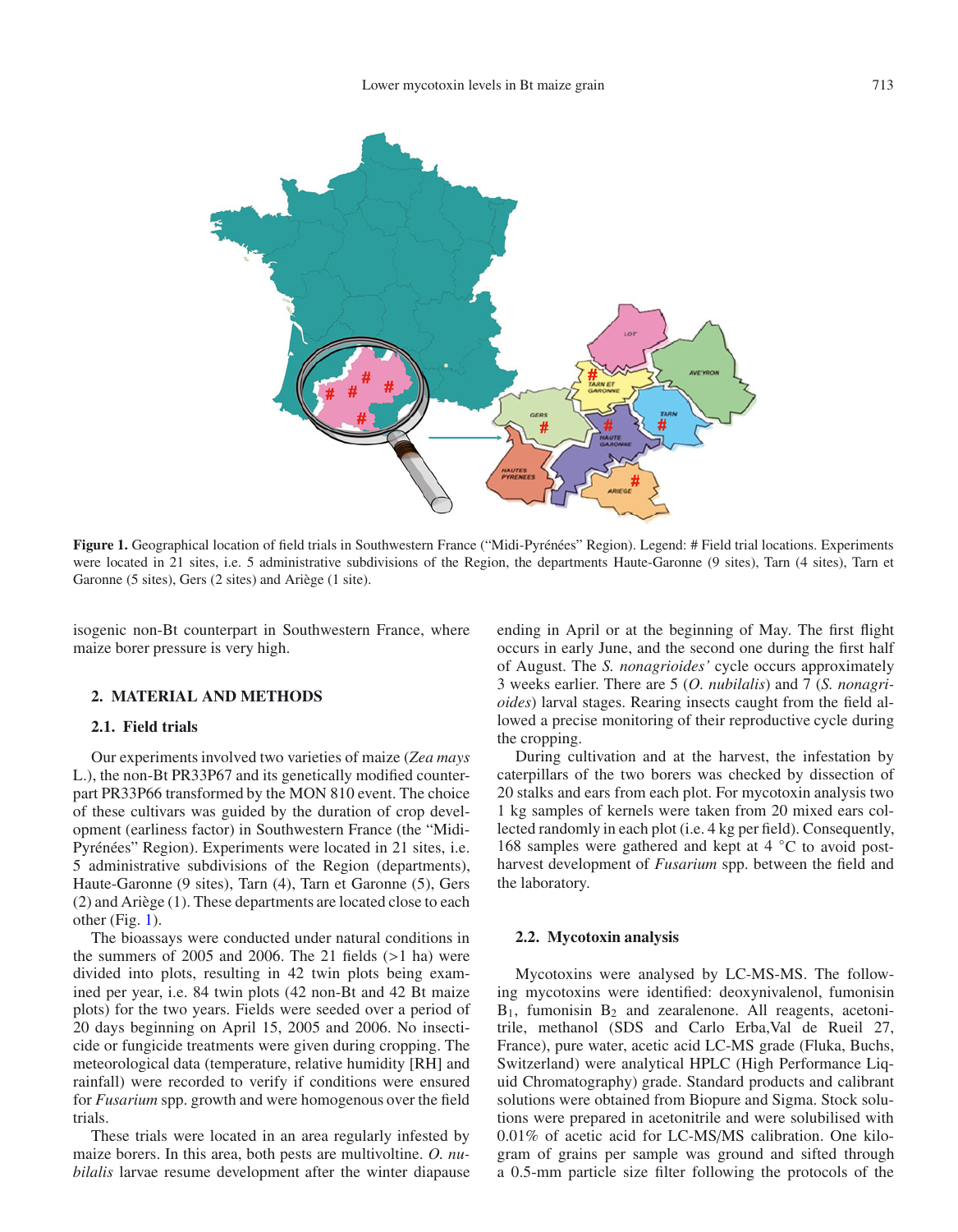European Regulation No. 2006/401/EC. Then, 5 g were mixed with 100 μL of internal standard solutions and extracted with 20 mL of acetonitrile/water with 2 h of reversed agitation, after which a 3-mL aliquot of the aqueous phase was centrifuged and dried in a rotoevaporator. The final product was dissolved in a solution of 0.01% acetic acid and methanol  $(2/1 \text{ v/v})$ . The solution (50 μL) was pipetted with a syringe equipped with a filter, and directly injected into a LC-MS/MS. HPLC (Hewlett Packard, Eybens 38, France, 1100 type) analysis was carried out using a  $C_{18}$  column (VWR, Pessac 33, France, 250 \* 4.6 mm). The mobile phase was ammonium acetate 1 nM, 0.0001% acetic acid/methanol and 1% acetonitrile, with a linear gradient over 40 min at a flow rate of 1 mL·min−1. The detection was performed with a quadrupole tandem mass spectrometer, API 4000 (Applied Biosystems, Foster City, CA, USA), with Analyst-Applied Biosystems software for control and data processing. The detection threshold was  $10 \mu g \cdot kg^{-1}$ . TURBO Ion Spray® from Applied Biosystems with positive and negative ionisation mode was used. The detection conditions were Interchangeable Turbolon Spray (ITS) in positive and negative mode interface with 500 ◦C of source temperature and – 4500 V and 4500 V for ion spray voltage. Multiple Reaction Monitoring (MRM) was used, and identification and quantification were carried out on two or three transitions for each mycotoxin. The protocol was in accordance with AFNOR V03-110. AFNOR, the "Association Française de Normalisation", is the French official association for product standardisation.

The full scan (Total Ionic Current, TIC) and specific chromatograms (noted XIC) were recorded. The full scan chromatogram provided the sum of ionic responses produced by both ionised molecules extracted from the organic maize sample. The specific MRM chromatogram from mass/mass spectrometry (i.e. MRM transition) of each mycotoxin allowed identification of each molecule by its spectral response such as chromatographic peak and retention time. The quantification was carried out with the peak area which was proportional to the solute concentration in the linearity range. This specific MRM transition on a molecular mass and chemical structure basis of each mycotoxin was extracted from the full scan to give a precise and sensitive identification of fumonisin  $B_1$  and fumonisin  $B_2$ , deoxynivalenol, and zearalenone (Fig. 2).

#### **2.3. Data and statistical analysis**

The statistical unit was a couple of plots that involved analysis of paired comparison. The following variables were subjected to statistical analyses (84 data per variable): (i) mycotoxins: fumonisins  $B_1$  and  $B_2$ , deoxynivalenol, zearalenone, and total mycotoxins; (ii) the weather variables involved: temperature, rainfall and relative humidity (RH).

The Shapiro normality tests (Shapiro and Wilk, 1965) indicated that the weather variables (Rainfall, Temperature and RH) followed a normal distribution but the mycotoxin variables did not ( $P < 0.05$ ). Consequently, we used nonparametric bilateral Wilcoxon signed-rank tests (noted *Tw* test) and Mann-Whitney (Noted *U* test) tests (Siegel and Castellan, 1998) to analyse these variables. ANOVA (Analysis of Variance) was used for normally distributed variables. Differences are considered significant if  $P < 0.05$ . Analysis was conducted using the software StatBox (Version 6.1).

The efficacy (E) parameter was calculated on the average of all plots as follows:

$$
E(\%) = [(\text{Control} - \text{Treatment}) / \text{Control}] \times 100
$$

in which Control and Treatment were the mycotoxin levels in, respectively, non-Bt and Bt plots. Efficacy may be negative if the value on average for Treatment is higher than in Control.

# **3. RESULTS AND DISCUSSION**

The results are indicated then discussed in the following. After giving the levels found for each family of mycotoxins within Bt and non-Bt maize, we examine the variability of these mycotoxins for each year and under the weather conditions. Then, we consider the mycotoxin levels with regard to the EU thresholds.

The bioassays were conducted with twin plots in field trials combining a non-Bt (isogenic) with its Bt counterpart maize. The comparison of Bt vs. non-Bt samples revealed distinct patterns for each mycotoxin family. The amounts of fumonisins  $B_1$  and  $B_2$  were significantly lower in Bt than in non-Bt maize for both the year 2005 ( $Tw = 231$ ;  $N = 21$ ;  $P < 10^{-4}$ ) and the year 2006 ( $Tw = 3$ ; N = 21;  $P < 10^{-4}$ ) (Tab. I). The efficacy E was, respectively, 95.66% for the year 2005 and 92.44% for the year 2006. Deoxynivalenol levels were significantly lower for non-Bt maize than Bt cultivars for both the year  $2005$  (*Tw* = 65; N = 21;  $P = 0.04$ ) and the year 2006 ( $Tw = 51$ ; N = 21;  $P = 0.01$ ). Parameter E was negative in this case, with –31.04% for the year 2005 and –75.52% for the year 2006. A reduction of zearalenone level was observed with Bt maize, but this reduction was smaller than that observed for fumonisins  $B_1$  and  $B_2$ . It was not statistically significant for either of the two years (2005:  $Tw = 64$ ;  $N = 21$ ;  $P = 0.24$  and 2006:  $Tw = 99$ ;  $N = 21$ ;  $P = 0.27$ ). Efficacy E was, respectively, 50% and 54%. Considering total mycotoxin levels, for both 2005 and 2006, the reduction was highly significant for genetically modified Bt maize: respectively  $(Tw = 231; N = 21; P < 10^{-4})$ and  $(Tw = 212; N = 21; P = 3.980.10^{-4})$ . Efficacy E was 92.6% for the year 2005 and 76.3% for the year 2006.

The inter-annual variability of mycotoxin levels in 2005 and 2006 is detailed in Table I. The Mann-Whitney test showed no significant difference between the levels of fumonisins  $B_1$  and  $B_2$  for non-Bt maize (*U* = 259; N = 21; *P* = 0.17) and for Bt maize ( $U = 265$ ;  $N = 21$ ;  $P = 0.12$ ). Consequently, the levels of fumonisins  $B_1$  and  $B_2$  of the two cultivars could be considered as homogenous for the two years. Conversely, the deoxynivalenol levels were significantly higher in 2006 than in 2005 for both non-Bt ( $U = 94$ ; N = 21;  $P < 10^{-4}$ ) and Bt maize ( $U = 146$ ;  $N = 21$ ;  $P = 0.03$ ). It was also to be noted that deoxynivalenol biosynthesis was more significant in 2006 than in 2005. Regarding zearalenone, the level was significantly higher for the non-Bt cultivar in 2005 compared with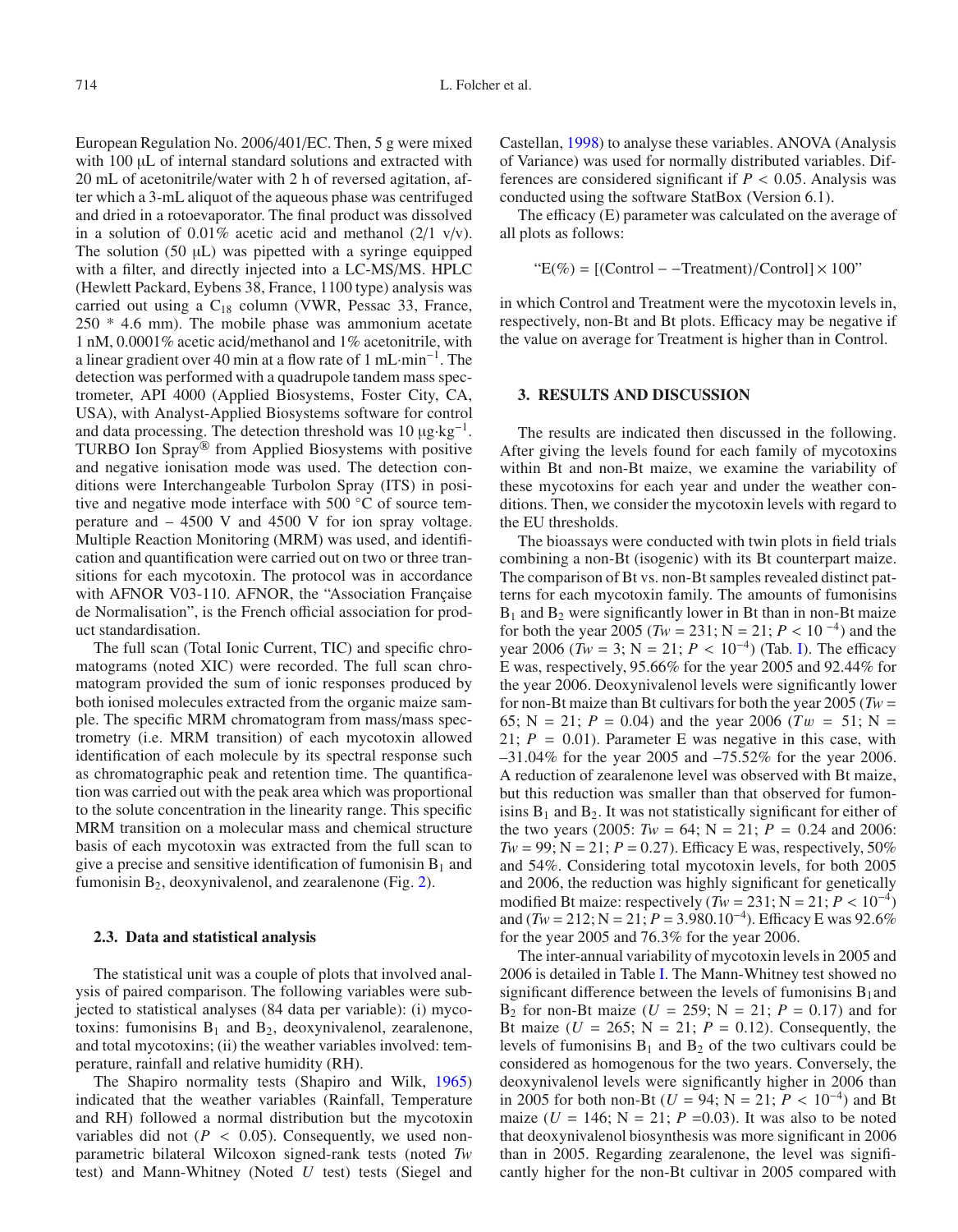

**Figure 2.** Detection and determination of mycotoxins by LC-MS-MS, e.g. comparative levels of fumonisins  $B_1$  and  $B_2$  within isogenic non-Bt (A, B) and Bt maize (C, D) harvested samples. For fumonisin B<sub>1</sub>, we observed  $4 \times 10^6$  cps value in isogenic non-Bt maize (Fig. 2, A) versus 6000 cps in Bt maize (Fig. 2, C). For fumonisin  $B_2$ ,  $6 \times 10^5$  cps were noted in isogenic non-Bt maize (Fig. 2, B) versus 1240 cps recorded in Bt maize (Fig. 2, D).

the year 2006 (U = 121;  $N = 21$ ;  $P = 0.005$ ), but not for Bt maize (U = 163;  $N = 21$ ;  $P = 0.07$ ). In both cases, Bt maize gave a reduction of the zearalenone levels. The level of the mycotoxins fumonisins  $B_1$  and  $B_2$ , deoxynivalenol, and zearalenone taken all together was not statistically different for the two years 2005 and 2006 for non-Bt maize ( $U = 259$ ;  $N = 21$ ;  $P = 0.17$  or for Bt maize (U = 193; N = 21;  $P = 0.24$ ).

The level of total mycotoxins was significantly reduced with MON 810, but the difference was observed according to mycotoxin families: fumonisins  $B_1$  and  $B_2$  were strongly reduced, zearalenone also but not significantly, though deoxynivalenol was even increased compared with non-Bt maize.

Our results corroborated other field experiments conducted in other countries. Some field trials, conducted in the USA in 2000–2002, demonstrated that fumonisin levels were frequently lower in grains of Bt hybrids than in non-Bt varieties (Hammond et al., 2004). Other experiments carried out in central Europe concluded that Bt maize hybrids slightly reduced the fusariotoxin level of maize (Magg et al., 2002). Field studies conducted in Ontario (Canada) showed that deoxynivalenol concentrations were reduced in Bt maize but were mainly dependent on *O. nubilalis* density in the field (Schaafsma et al., 2002). The MON 810 event encodes for a Cry1Ab protein which is an δ-endotoxin highly toxic to lepidopteran larvae. However, Clements et al. (2003) observed that the Cry1Ab protein was associated with reduced fumonisin concentration in grain when *O. nubilalis* was the predominant insect pest but not when *Helicoverpa zea* (Boddie) was the prevalent one. The susceptibility of the insect species to the proteins had to be taken into consideration because it impacted the mycotoxin levels.

It was also important to consider if meteorological conditions were conducive to providing the environmental conditions necessary for the growth of *Fusarium* spp. Several rain showers of >5 mm are required to release the spores of fungi from the ascospores and a daily RH up to 90% is required to induce spore germination. Thermal conditions favourable to toxin genesis need to be between 15 ◦C and 20 ◦C (Marin et al., 1995; Brennan et al., 2005). Consequently, the number of days with an average moisture of >90% was considered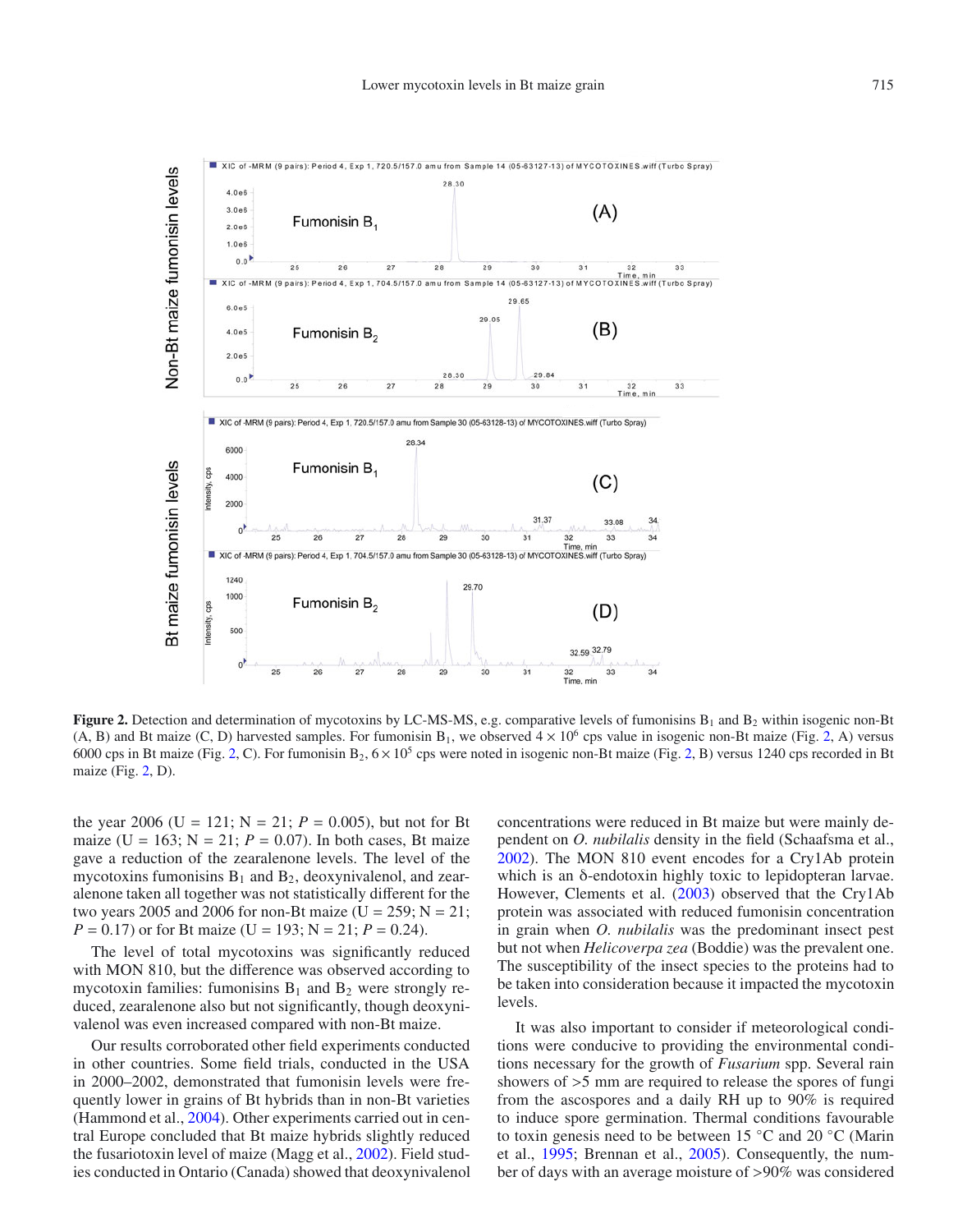#### 716 L. Folcher et al.

| Mycotoxin            | Cultivars              | 2005                    | 2006                                 | $U$ test <sup>a</sup>   |
|----------------------|------------------------|-------------------------|--------------------------------------|-------------------------|
| Fumonisins $B_1/B_2$ | <b>GM</b>              | $265.621 \pm 114.062$   | $425.076 \pm 249.144$                | $U = 265, P = 0.120$    |
|                      | Isogenic               | $6114.931 \pm 1292.660$ | $5620.036 \pm 1453.458$              | $U = 259, P = 0170$     |
|                      | $Tw$ test <sup>b</sup> | $Tw = 231, P < 10^{-4}$ | $Tw = 3, P < 10^{-4}$                |                         |
| Deoxynivalenol       | <b>GM</b>              | $185.691 \pm 46.763$    | $975.605 \pm 471.796$                | $U = 146, P = 0.030$    |
|                      | Isogenic               | $113.576 \pm 57.199$    | $238.805 + 56.096$                   | $U = 93.5, P < 10^{-4}$ |
|                      | $Tw$ test              | $Tw = 65, P = 0.040$    | $Tw = 51, P = 0.010$                 |                         |
| Zearalenone          | <b>GM</b>              | $9.373 \pm 3.030$       | $1.567 \pm 1.422$                    | $U = 163, P = 0.070$    |
|                      | Isogenic               | $18.954 \pm 8.857$      | $3.471 \pm 2.313$                    | $U = 121$ , $P = 0.005$ |
|                      | $Tw$ test              | $Tw = 64, P = 0.240$    | $Tw = 99, P = 0.270$                 |                         |
| Total mycotoxins     | <b>GM</b>              | $460.685 \pm 116.457$   | $1402.248 \pm 573.679$               | $U = 193, P = 0.240$    |
|                      | Isogenic               | $6247.461 \pm 1282.183$ | $5862.312 \pm 1466.050$              | $U = 259, P = 0.170$    |
|                      | $Tw$ test              | $Tw = 231, P < 10^{-4}$ | $Tw = 212, P = 3.980 \times 10^{-4}$ |                         |

**Table I.** Comparison of mycotoxin levels (mean  $\pm$  SE in ppb) of GM Bt maize vs. its isogenic non-Bt counterpart ( $N = 21$  GM<sup>2</sup> Bt<sup>1</sup> replicates vs. 21 non-GM Bt replicates/year).

<sup>a</sup> U test: results of Mann-Whitney test ( $P < 0.05$ ).

 $<sup>b</sup>$  *Tw* test: results of Wilcoxon signed-rank test (*P* < 0.05).</sup>

<sup>1</sup> Bt, *Bacillus thuringiensis*.

<sup>2</sup> GM, genetically modified.

over the 6 months covering the trials (beginning of May until the end of October) as well as the number of days with rain showers of >5 mm (spore release).

According to these observations we calculated the percentage of days suitable for spore release and germination for each trial location. We observed that mean temperatures varied from 18.86 ◦C to 20.58 ◦C. Recorded rainfalls during the bioassays varied from 259 mm to 345.5 mm with a number of rainy days (>5 mm) between 12 and 21. In all locations, the percentage of favourable days for spore release varied from 6.52 to 11.41% during the summers, although the percentage of favourable days for spore germination fluctuated between 1.09 and 3.80%. In all cases, conditions required for fungi development were met. The climatic conditions in the bioassays, temperature, RH and rainfall, were favourable to the development of *F. verticillioides* and *F. proliferatum* as well as *F. graminearum* and *F. culmorum.*

A mycotoxin characterisation campaign on maize conducted in all of France in 2004 by the national BRM network underlined a geographical distribution of *Fusarium* spp. The two main species producing fumonisins, *F. verticillioides* and *F. proliferatum*, need warmer temperatures to develop than *F. graminearum* and *F. culmorum*. They predominate in Southwestern France, while *F. graminearum* and *F. culmorum* are prevalent in Northern and Eastern France. Northern France was characterised by the predominance of deoxynivalenol and zearalenone. Southern France, with a more limited contamination by trichothecenes, suffered high fumonisin levels (Delos et al., 2007). Our work confirmed this conclusion, with high levels of fumonisins in non-Bt maize (Tab. I). Besides this observation, we also identified in a preliminary work a wide range of *Fusarium* spp in Southwestern France including both the main *Fusarium* spp. producing fumonisins and those which biosynthesised trichothecenes (Folcher et al., 2009b).

The complexity of the relationship between fungi is well known and it has a consequence for mycotoxins. Insects play a role in it. Reid et al. (1999) observed from an evaluation of ergosterol (a metabolite biosynthesised by fungi and considered to be a biomarker of fungal activity) that *F. graminearum* had a greater amount of activity than *F. verticillioides*. Contamination of the grains by different species of fungi gave an idea of the competition between species colonising the ears of maize (Velluti et al., 2000). It has also been established that the level of infestation of maize ears by both *F. verticillioides* and *Aspergillus flavus* Fresen was affected by competition correlated with insect activity that damaged the plant (Cardwell, 2000).

In this present study, the competition occurring between *F. verticillioides* or *F. proliferatum* and *F. graminearum* within the maize grains is hypothesised. The control of lepidopteran larvae by the MON 810 event decreased the fumonisin levels, but increased the deoxynivalenol level in Bt maize, higher than the non-Bt variety. Following this observation, we hypothesised that the control of insects limited the invasion of *F. verticillioides* or *F. proliferatum*, an opportunist fungus, and, as a consequence, favoured the development and the activity of *F. graminearum*, which infested the plant. This phenomenon was observed on wheat spikes and has been named "flora inversion" (Ioos et al., 2004). However, because the level of deoxynivalenol compared with fumonisin was not so high, the development or the activity of *F. graminearum* would be lower than *F. verticillioides* or *F. proliferatum*. To verify/falsify this hypothesis, further work taking into account a qualitative and quantitative evaluation of occurring *Fusarium* spp. ought to be carried out. The ecological dimension of *Fusarium* spp., and their geographical distribution as well as gene control, should also be taken into consideration (Yates and Sparks, 2008).

Another point to consider is the climate. In fact, climate changes with rainfall and drought events interfered with deoxynivalenol and fumonisin production (Abbas et al., 2007). Although Bt maize and non-Bt counterparts growing in twin plots were rigorously submitted to similar weather conditions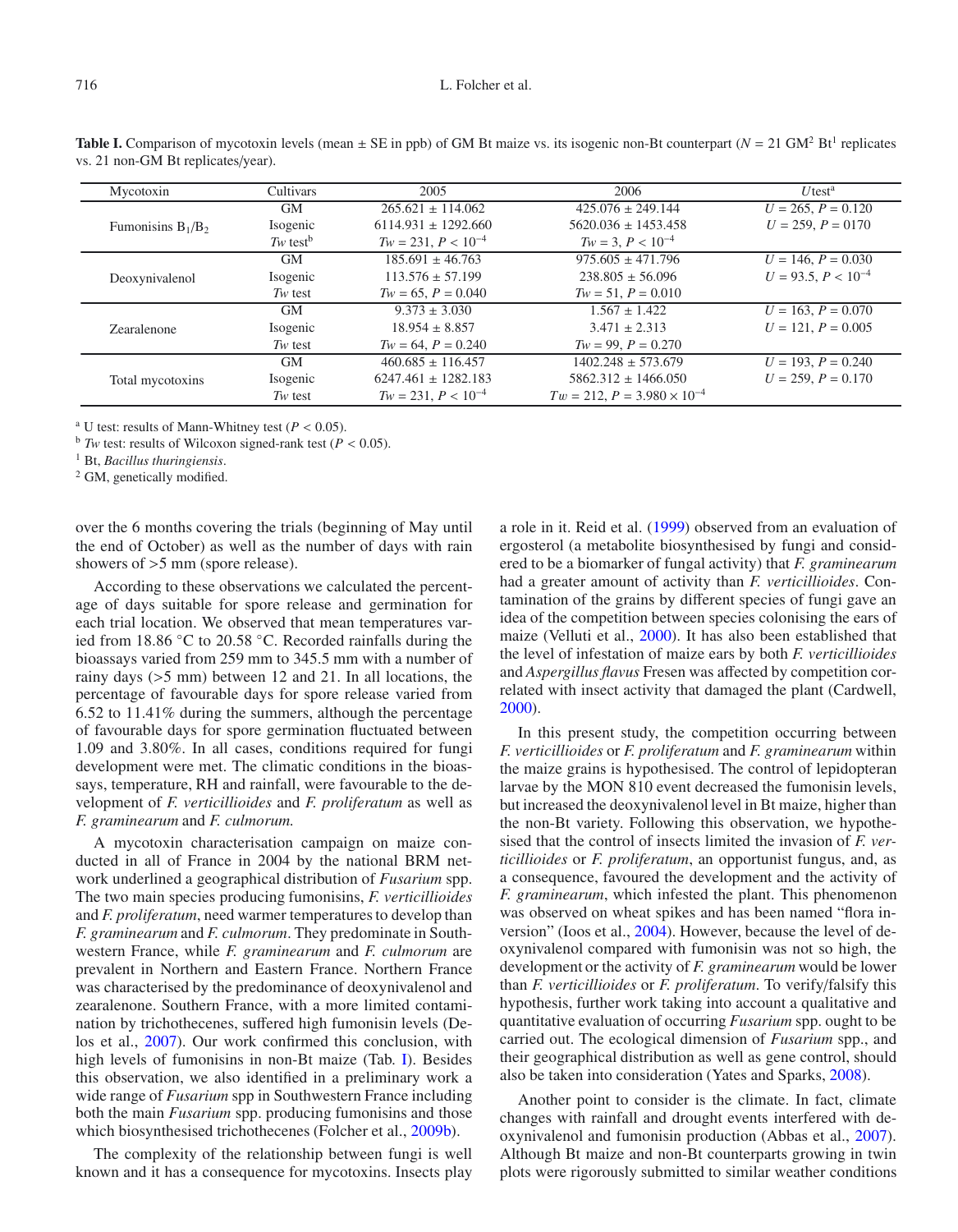

**Figure 3.** Grain levels of fumonisins  $B_1$  and  $B_2$  at harvest in Bt and non-Bt (isogenic) maize plots for 2005 (A) and 2006 (B). Red bars represent the 4000 ppb threshold according to the Regulation (EC) No. 1126/2007.



**Figure 4.** Grain deoxynivalenol (DON) levels at harvest in Bt and non-Bt (isogenic) maize plots for 2005 (A) and 2006 (B). Red bars represent the 1750 ppb threshold according to the Regulation (EC) No. 1126/2007.



**Figure 5.** Grain zearalenone levels at harvest in Bt and non-Bt (isogenic) maize plots for 2005 (A) and 2006 (B). Red bars represent the 350 ppb threshold according to the Regulation (EC) No. 1126/2007.

in each field, we needed to verify if the climate was homogenous inside the whole experimental area during cropping. A two-way analysis of variance gave the conclusion that no statistical difference between sites was noted for: (i) temperature  $(F = 0.19; Df = 3, 40; P = 0.90)$ , (ii) rainfall  $(F = 0.24; Df =$ 3, 40;  $P = 0.87$ ) and (iii) relative humidity ( $F = 0.52$ ; Df = 3, 40; *P* = 0.67). Consequently, the Bt event introduced into the maize was the only key parameter which differed between the two twin plot series for all trials during the summer.

We also considered if there was any change between the two years 2005 and 2006. The climate in the experimental area was similar for the two years, showing no significant difference for temperature (F =  $0.89$ ; Df = 1, 40; *P* = 0.35), rainfall  $(F = 0.32; Df = 1, 40; P = 0.58)$  and relative humidity  $(F = 0.32; Df = 1, 40; P = 0.58)$ 

1.51; Df = 1, 40;  $P = 0.23$ ). Consequently, mycotoxin levels observed within the non-Bt maize and its Bt counterpart can be considered in this study as a consequence of the transgenic event.

Finally, we examined the results according to the EU thresholds. Did the mycotoxin levels meet the threshold requirements of Regulation (EC) No. 1126/2007 (4000 ppb for fumonisins  $B_1$  and  $B_2$ , 1750 ppb for deoxynivalenol, and 350 ppb for zearalenone)? What would be the consequences of such thresholds with regard to the economic prospects of the crops?

Considering plots and EU thresholds, mycotoxins were distributed as following:

- Fumonisins  $B_1$  and  $B_2$ .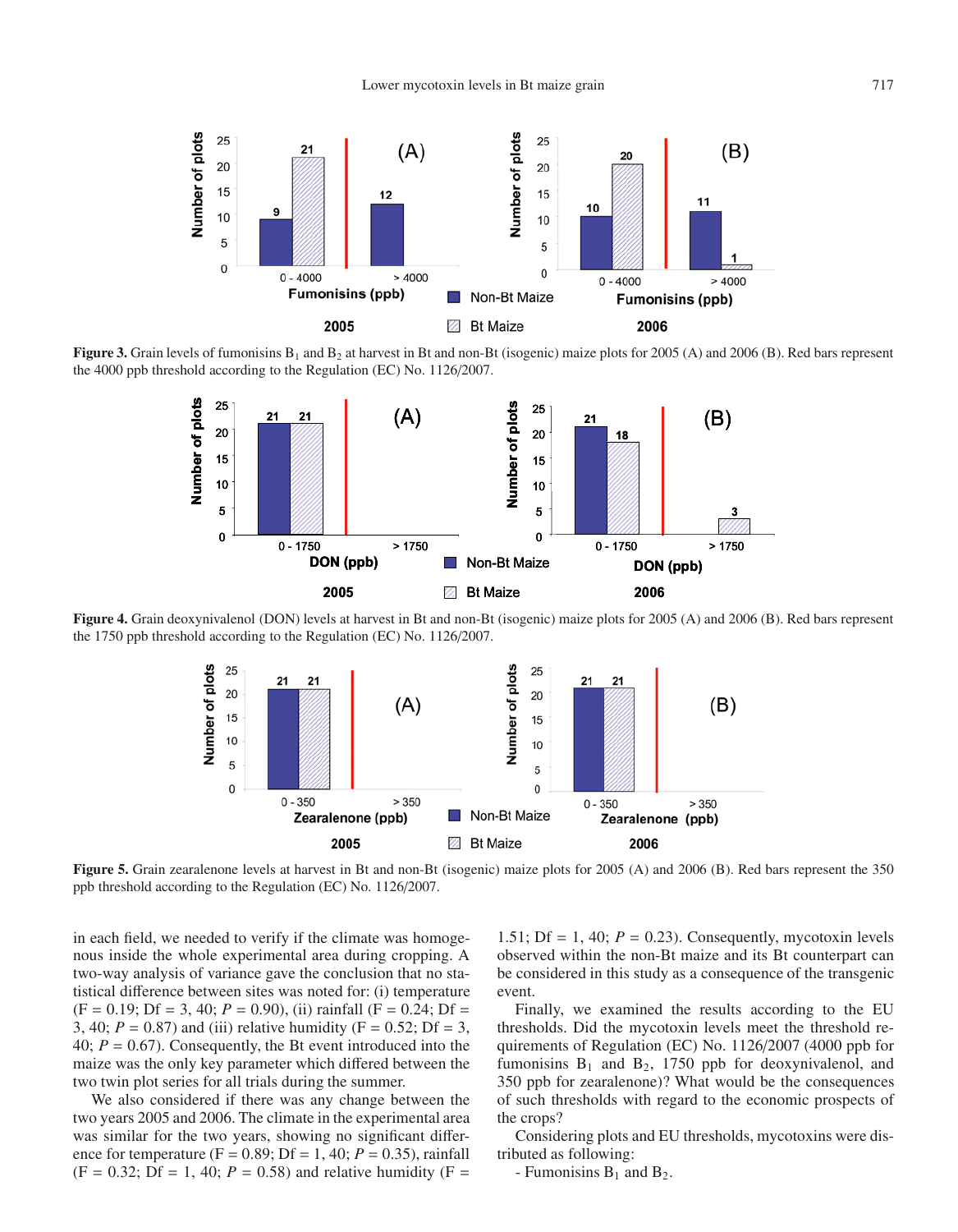In non-Bt maize trials, 9 plots were below the 4000 ppb threshold and 12 above for the year  $2005$  (Fig. 3, A); and 10 plots below the threshold and 11 above for the year 2006 (Fig. 3, B).

In Bt maize trials, all the plots were below the threshold for the year 2005 (Fig. 3, A) and one plot was above the threshold for the year  $2006$  (Fig. 3, B).

- Deoxynivalenol.

In non-Bt maize trials, all plots were below the 1750 ppb threshold for both years 2005 and 2006 (Fig. 4, A&B).

In Bt maize trials, all plots were below the threshold for 2005 (Fig. 4, A), but 3 of 21 plots were above the threshold for the year  $2006$  (Fig. 4, B).

Regarding zearalenone, all plots, Bt and non-Bt maize as well, were below the threshold for both years (Fig. 5, A&B).

From these results, it is shown that 97.5% of Bt maize plots were below the EU threshold for fumonisins B1 and B2 but only 45% of the non-Bt maize plots (Fig. 3). Regarding deoxynivalenol, 7% of Bt maize plots, all grown in 2006, were above the EU deoxynivalenol threshold for the two years, while all non-Bt maize plots were below the threshold for both years (Fig. 4). For zearalenone, all plots, Bt and non-Bt maize as well, were below the threshold for both years (Fig. 5).

Consequently, if this experimental crop were carried on the market, 57% of non-Bt maize would not be commercialised because of high fumonisin levels for the year 2005, while all Bt maize would be commercialised. For the year 2006, 52% of non-Bt maize would not be commercialised because of fumonisin levels, and 15% of Bt maize would not be commercialised because of the deoxynivalenol level being above the threshold.

For a farmer who seeded Bt maize, the balance for the two years would be 7% of uncommercialised maize compared with 55%, i.e. more than half of the production that could not be commercialised if he seeded conventional maize without any treatment. The loss for Bt maize was undoubtedly lower than for non-Bt maize with all the economic consequences that could be induced by this situation.

However, the incidence is not only economic but also ecological. In Southwest France, where pest pressure is particularly high compared to Northern and Eastern France and where borers develop several generations during the summer, seeding Bt maize controlling borers would limit the use of insecticides. In fact, the control of these borers by conventional insecticides requires treating the fields several times during the cropping. Bt MON 810 maize, which biosynthesises the Cry1Ab Protein throughout its lifetime, is better protected against the damage of the borers and avoids conventional insecticide treatment. However, our trials nevertheless showed that this control could be over in a few cases. The increase in deoxynivalenol we observed did not seem to be a constant phenomenon, as it was shown in Ontario (Canada), that the levels of trichothecenes decreased in Bt maize fields (Schaafsma et al., 2002). Several points ought to be considered: the density as well as the biological reproductive cycle of the insects in the field, but also the susceptibility of the cultivar to pathogenic fungi, especially *Fusarium graminearum*. This point needs further experiments to be answered.

## **4. CONCLUSION**

This study showed a significant reduction (more than 75%) of the mycotoxin amounts taken overall with Bt maize. However, contrasting results were observed regarding each mycotoxin family. The efficacy of Bt maize in reducing mycotoxins was more than 90% for fumonisins and more than 50% for zearalenone, although deoxynivalenol was slightly increased. According to the European Union regulation (EC) No. 1126/2007, 93% of the Bt maize plots were able to be commercialised compared with only 45% for non-Bt maize plots. Considering the consumption quality with respect to EU mycotoxin level thresholds, Bt maize MON810 would constitute a useful tool to significantly reduce mycotoxin levels in field crops in Southwestern France and to improve the food safety of this major crop growing in Southern Europe. The adoption of more severe limits for mycotoxin toxicity in the EU promotes the reconsideration of maize agricultural practices including alternative methods and biotechnologies such as Bt maize. This would reduce the pesticide use in agriculture, especially in areas where the lepidopteran pressure is particularly high because of multivoltinism. In these areas, the insect pest control necessitates several treatments during the summer. Bt maize (MON 810), that biosynthesised in a continuous way an insecticidal protein, decreased the necessity of chemical treatments. This approach would fit in with the new Directive No. 2009/128/EC, establishing a framework for Community action to achieve the sustainable use of pesticides.

**Acknowledgements:** The current study was carried out within the Biological Risks Monitoring Network ("réseau de biovigilance"), which has the responsibility of surveying the French territory. We thank all the colleagues from the "Service de la Protection des Végétaux" (SPV) and the "Fédération de Défense contre les Organismes Nuisibles" (FREDON) who were involved in the field trials and we are grateful to Florence Gérault for mycotoxin analysis support. We also thank all the colleagues who gave us useful advice and linguistic help.

## **REFERENCES**

- Abbas H.K., Shier W.T., Cartwright, R.D. (2007) Effect of temperature, rainfall and planting date on aflatoxin and fumonisin contamination in commercial Bt and non-Bt corn hybrids in Arkansas, Phytoprotection 88, 41–50.
- Avantaggiato G., Quaranta F., Desiderio E., Visconti A. (2002) Fumonisin contamination of maize hybrids visibly damaged by sesamia, J. Sci. Food Agric. 83, 13–18.
- Bakan B., Melcion D., Richard-Molard D., Cahagnier B. (2002) Fungal growth and *Fusarium* mycotoxin content in isogenic traditional maize and genetically modified maize grown in France and Spain, J. Agric. Food Chem. 50, 728–731.
- Brennan J.M., Egan D., Cooke B.M., Doohan F.M. (2005) Effect of temperature on head blight of wheat caused by *Fusarium culmorum* and *F. graminearum*, Plant Pathol. 54, 156–160.
- Cardwell K.F., Kling J.G., Maziya-Dixon B. (2000) Interactions between *Fusarium verticillioides*, *Aspergillus flavus*, and insect infestation in four maize genotypes in lowland Africa, Phytopathology 90, 276-284.
- Clements M.J., Campbell K.W., Maragos C.M., Pilcher C., Headrick J.M., Pataky J.K., White D.G. (2003) Influence of Cry1Ab protein and hybrid genotype on fumonisin contamination and *Fusarium* ear rot of corn, Crop Sci. 43, 1283–1293.